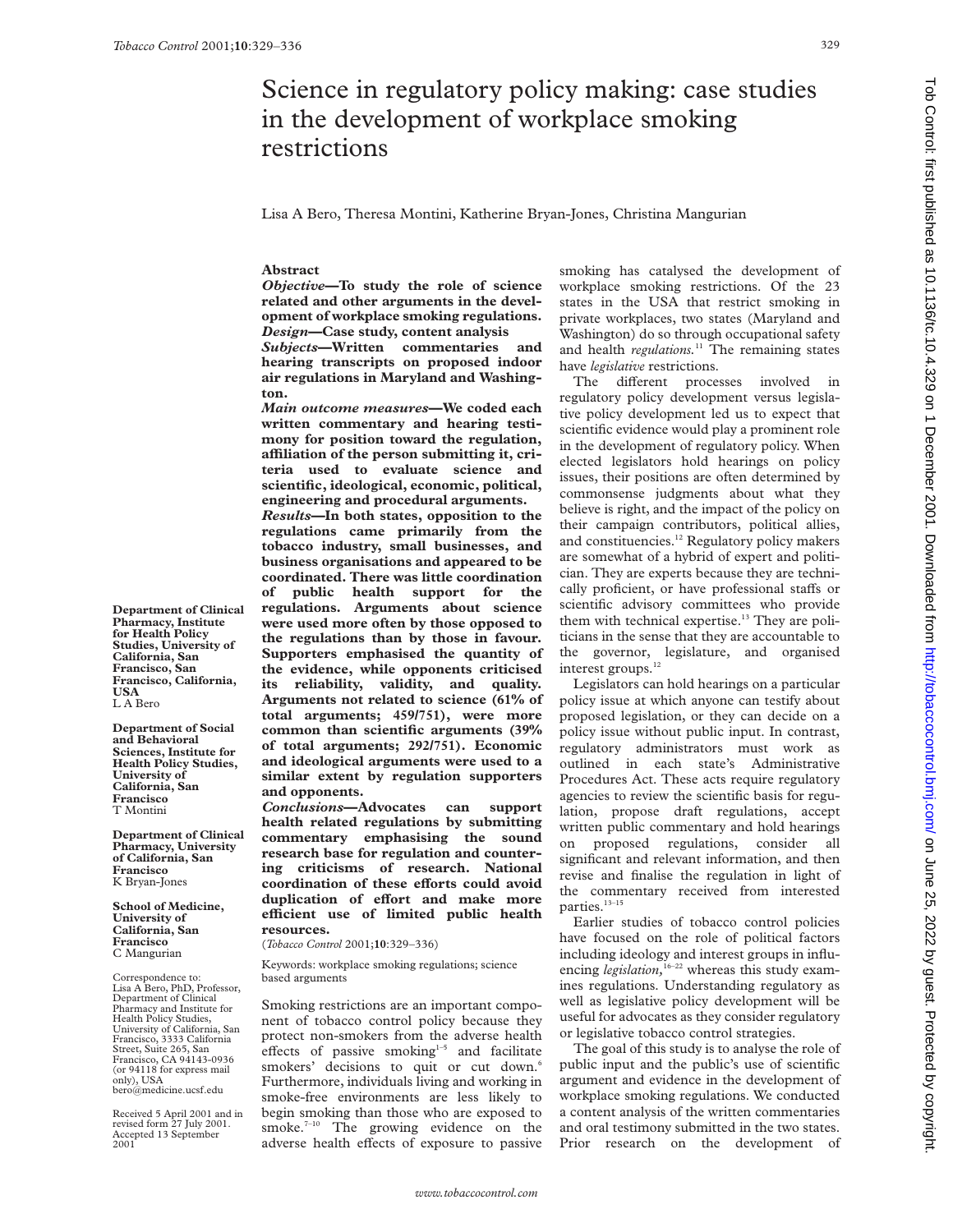regulatory policies has found that consideration of the scientific evidence is influenced by politics and social movements.<sup>23-27</sup> Therefore, we analysed the use of scientific, political, ideological, and economic arguments used by opponents and supporters of the regulations. By studying the relative roles of research and other factors in policy formation, we can suggest strategies to optimise the evidence base for legislation.<sup>28</sup> We determine whether (1) the criteria used to judge scientific evidence, (2) the arguments about the quality of the scientific evidence, and (3) the types of non-scientific arguments about the regulation vary by support for the regulation.

#### **Methods**

#### SELECTION OF CASES

We studied the development of workplace smoking regulations in Maryland and Washington because these are the only two states that have such regulation, and these regulations are more comprehensive than most existing state legislation.<sup>11</sup>

In late 1993, the Maryland Occupational Safety and Health Advisory Board (MOSH) proposed the Maryland Indoor Air regulation, banning smoking in almost all enclosed workplaces. The regulation was open to public comment from December 1993 to January 1994. Two hearings were held by the MOSH board in December 1993 and one by the Commissioner of Labor and Industry in May 1994.<sup>29</sup> The regulation was approved on 21 July 1994, but later modified by the state legislature to exempt workers in the hospitality industry (restaurants and bars). Even with the exemption of the hospitality industry workers, the Maryland regulation covered more types of workers than the Washington regulation, which restricted smoking only in offices.

In Washington, a series of incidents of "sick building syndrome" (respiratory and other illnesses associated with chemicals in indoor air) in government buildings, hospitals, and schools were reported to the Department of Labor and Industries during the early 1990s, and investigated by specialists from the University of Washington.<sup>30-34</sup> In August 1992, the Washington Department of Labor and Industries produced a draft regulation on indoor air quality in offices. In November and December 1993, public commentary was collected and six hearings were held. In 1993, the Department of Labor and Industries drafted a comprehensive indoor air regulation aimed at protecting workers from a variety of indoor air contaminants, including environmental tobacco smoke. Based on strong opposition from the public to the indoor air components of the proposed regulation, the director of the Department of Labor and Industries narrowed the regulation to focus only on tobacco smoke exposure. This narrower regulation was approved on 16 March 1994.

## DATA SOURCES

All written commentaries and hearing transcripts were obtained from the MOSH Department of Licensing and Regulation and Washington Department of Labor and Industries. We included substantive letters, reports, and the first copy of duplicate letters. We excluded non-substantive or illegible petitions, fact sheets, cover letters, postcards, electronic material (slides, videos), and handwritten submissions. In Maryland, 239 written commentaries and testimony from 119 individuals met the inclusion criteria. For Washington, we examined the 133 commentaries and 64 hearing testimonies that focused on passive smoking.

## DATA CODING

We coded each written commentary and hearing testimony for position toward the regulation, affiliation of the person submitting it, and the arguments made. We developed coding categories inductively, based on initial data analysis, and in conjunction with categories used in previous, related research.<sup>35</sup> Trained coders used a code book including decision rules. QSR-NUD\*IST was used to facilitate data management and coding.

## *Position toward regulation*

We coded each commentary or hearing testimony as being in favour of the regulation, against the regulation, or neutral (for example, pointing out typographical errors) toward the regulation. Neutral commentaries  $(n = 17)$ were excluded from further analysis.

#### *AYliation*

We coded the affiliation of each person who submitted a written commentary or testified at a hearing into mutually exclusive categories (table 1). We coded individuals as tobacco industry affiliated if they (1) were an employee of a tobacco company (for example, Philip Morris) or an industry affiliated organisation (for example, Center for Indoor Air Research); (2) made their livelihood in tobacco production (for example, tobacco farmer); or (3) acknowledged that their commentary was prepared at the request of a tobacco company or tobacco organisation. Since we relied on self disclosures, we are likely to have underestimated the number of tobacco industry affiliated organisations or individuals.<sup>36</sup>

## *Arguments*

The coders read each entire written commentary and hearing transcript and coded sections of text for the arguments made. A single text unit could be coded for multiple occurrences of an argument. We report the number of times that an argument occurred *at least once* in a written commentary or hearing testimony. The coding scheme had two components: (1) criteria used to evaluate science and scientific arguments; and (2) economic, ideological, political, and other arguments. For the purposes of this article, a "scientific" argument is defined as an argument that relied on research evidence, including, for example, basic science, epidemiology, engineering, or economic research.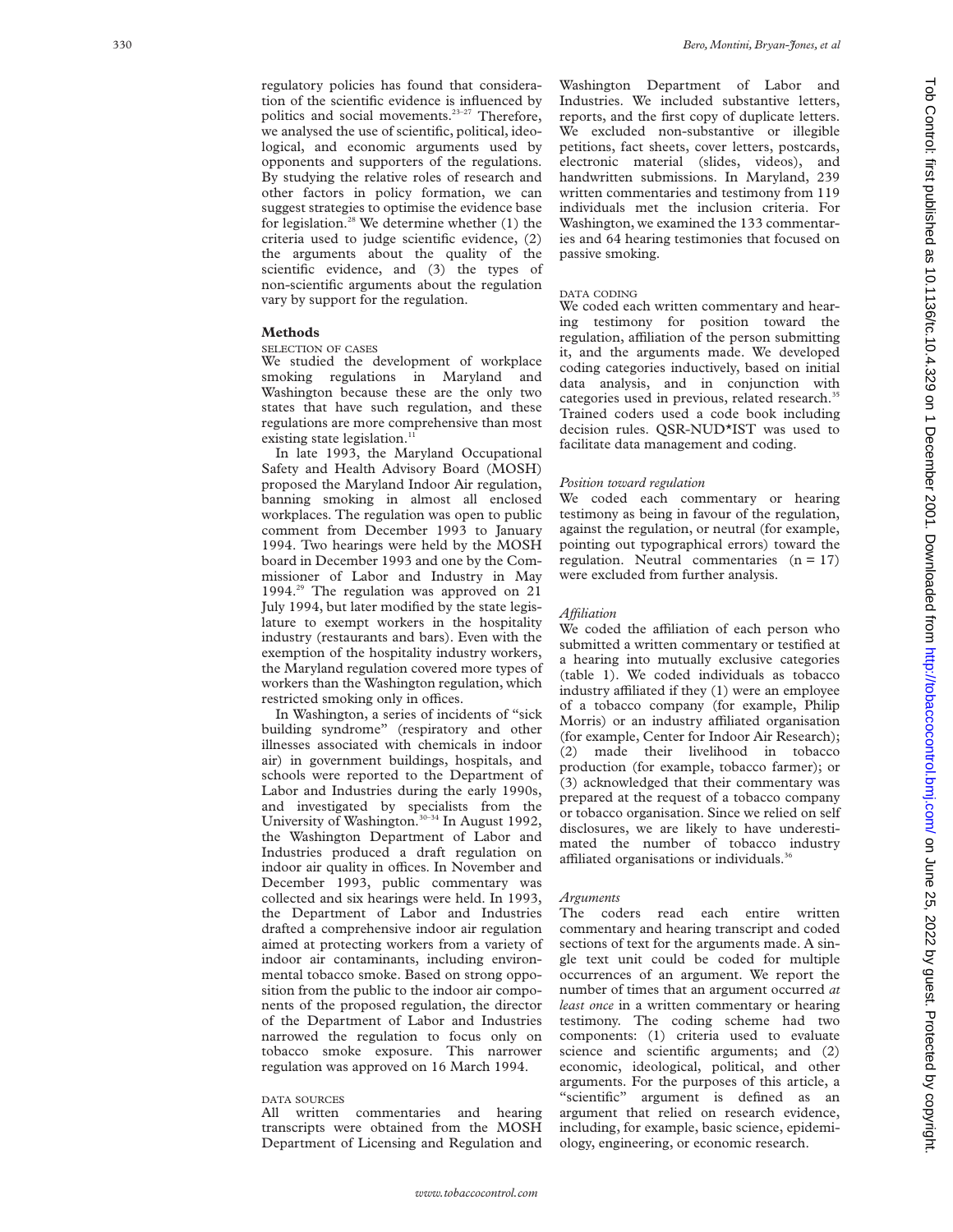*Table 1 AYliations of people who submitted written commentary or testified on the Maryland and Washington Indoor Air Regulations by position toward the regulation*

|                                           | Maryland                      |                |                      |          | Washington                      |                |                     |                |
|-------------------------------------------|-------------------------------|----------------|----------------------|----------|---------------------------------|----------------|---------------------|----------------|
|                                           | For<br>$(n=188)$              |                | Against<br>$(n=157)$ |          | For<br>$(n=141)$                |                | Against<br>$(n=52)$ |                |
| Affiliation                               | No.                           | $\frac{0}{0}$  | No.                  | $\%$     | No.                             | $\frac{0}{0}$  | No.                 | $\%$           |
| Tobacco                                   | 2                             |                | 55                   | 35       | $\mathbf{0}$                    | $\Omega$       | 9                   | 17             |
| Other industry/corporation                | 3                             | 2              | $\overline{2}$       |          | 3                               | $\overline{c}$ | 3                   | 6              |
| Small business owners                     | 23                            | 12             | 17                   | 11       | 16                              | 11             | 18                  | 35             |
| Business/merchant organisation s          | 3                             | $\overline{c}$ | 24                   | 15       | 2                               |                | 3                   | 6              |
| Labour organisation                       | $\overline{2}$                |                | 14                   | 9        | $\Omega$                        | $\Omega$       |                     | $\overline{c}$ |
| Private practice/consulting               | 9                             | 5              | $\overline{4}$       | 3        | $\Omega$                        | $\Omega$       | 4                   | 8              |
| Government                                | 28                            | 15             | 6                    | 4        | 17                              | 12             | 2                   | $\overline{4}$ |
| Lay activist organisation                 | 53                            | 28             |                      |          | 32                              | 23             | $\Omega$            | $\Omega$       |
| Health professional organisation/provider | 10                            | 5              | $\Omega$             | $\Omega$ | 34                              | 24             | $\Omega$            | $\Omega$       |
| University/college                        | 15                            | 8              | $\Omega$             | $\Omega$ | $\overline{4}$                  | 3              | $\Omega$            | 0              |
| No affiliation                            | 37                            | 20             | 34                   | 22       | 32                              | 23             | 12                  | 23             |
| Unknown affiliation/other                 | 3                             | $\overline{c}$ | $\Omega$             | $\Omega$ |                                 |                | $\Omega$            | $\Omega$       |
|                                           | $p = 0.0001$ Pearson $\chi^2$ |                |                      |          | $p = 0.0001$ Pearson $\gamma^2$ |                |                     |                |

The  $\chi^2$  statistic was used to test for differences in the distribution of affiliations between commentators in support of the regulation and commentators against. The distribution of<br>affiliations was significantly different between the two groups in both Maryland and Washington.

*Table 2 Science evaluation criteria used by those who submitted written commentary or testified on the Maryland and Washington Indoor Air Regulations by position toward the regulation*

|                                    | Maryland                     |                |     |                   | Washington                   |                |     |                 |  |
|------------------------------------|------------------------------|----------------|-----|-------------------|------------------------------|----------------|-----|-----------------|--|
|                                    | For $(n=188)$                |                |     | $Again$ t (n=157) |                              | For $(n=141)$  |     | $Against(n=52)$ |  |
| Criteria for<br>evaluation science | No.                          | $\frac{0}{0}$  | No. | $\frac{0}{0}$     | No.                          | $\frac{9}{6}$  | No. | $\%$            |  |
| Quantity                           | 46                           | 25             | 20  | 13                | 62                           | 44             | 16  | 31              |  |
| Reliability                        | 20                           | 11             | 25  | 16                | 18                           | 13             | 11  | 21              |  |
| Ouality                            | 14                           | 7              | 25  | 16                | 3                            | $\overline{c}$ | 3   | 6               |  |
| Validity                           | 4                            | $\overline{c}$ | 8   | 5                 | $\Omega$                     | $\Omega$       | 3   | 6               |  |
|                                    | $p = 0.251$ , Fisher's exact |                |     |                   | $p = 0.004$ , Fisher's exact |                |     |                 |  |

Fisher's exact test was used to test for differences in the distribution of the proportions of types of scientific arguments used between commentary in support of the regulation and commentary against. The distribution of arguments was significantly different between the two groups in Washington.

*Analysis*

We did a content analysis to compile descriptive statistics that allowed us to detect patterns of position on regulation, affiliation or type of argument made.<sup>37</sup> We analysed the states separately because we expected variation that could be attributed to scope of the regulation (all workplaces  $v$  offices), distinct historical genesis of the regulation (accident *v* "sick buildings"), and to geography (Eastern tobacco producing state *v* Pacific Northwest state).<sup>23</sup> We compared the extent and types of arguments and counter arguments used by supporters and opponents of regulation. The  $\chi^2$  statistic or Fisher's exact test, as appropriate, was used to test for differences in affiliations and proportions of arguments used between commentary in support of the regulation and commentary against.

#### **Results**

POSITION TOWARD REGULATION AND AFFILIATIONS

As shown in table 1, those in favour of the regulation submitted more written commentary or testified at hearings more than those who were opposed to regulation. The distribution of affiliations differed between supporters and opponents of regulation. Those in support of the regulation were more likely than those against to represent lay activist associations (such as Action on Smoking or Health), health professionals, or government employees (table 1).

Overall, about one quarter of the opposition to the regulation came directly from the tobacco industry. There was some duplication between the tobacco industry affiliated commentaries in Washington and Maryland. For example, Philip Morris submitted over 40 binders (15 429 pages) of duplicate material to Maryland and Washington. With just one exception,† the tobacco industry unanimously opposed the regulations. The remainder of the opposition was primarily from small business owners, business organisations, and labour organisations.

# OVERVIEW OF ARGUMENTS

Overall, more arguments were made in support of regulation  $(n = 454)$  than in opposition  $(n = 297)$ . Arguments not related to science, particularly economic, ideological, political, and procedural arguments (61% of total arguments; 459/751), were more likely to appear in commentary and hearings than scientific arguments (39% of total arguments; 292/751).

# SCIENTIFIC ARGUMENTS

*Criteria for evaluating science*

Overall, 45% (87/193) of the Washington commentary and 27% (93/345) of the Maryland commentary referred to criteria for evaluating science. As shown in table 2, supporters of regulation were more likely to mention the *quantity* of evidence available about the adverse health effects of passive smoking. For example, supporters of regulation pointed out that scientific consensus had already been reached about the health effects of passive smoking:

"ETS has been declared a human carcinogen by all the major scientific and medical organizations, both nationally and internationally and it is estimated to cause 3000 cancer deaths each year (Maryland commentary)."

In contrast, opponents of regulation attacked the *reliability*, *validity*, and *quality* of the evidence base (table 2). Criticisms about the reliability of the evidence often claimed that the data on the health effects of passive smoking remained controversial:

"Other researchers who have reviewed the reported findings concerning the possible relationship between PTS [passive tobacco smoke] and respiratory symptoms and diseases in adults also contend that the results are mixed and inconclusive. (Maryland commentary)"

When opponents criticised the validity of the scientific evidence, they often assailed the measurement of passive smoke exposure:

"All of the epidemiologic studies on the purported associations between living with a

<sup>†</sup> One person who submitted both a written commentary and gave oral testimony in favour of the Maryland regulation was tobacco industry affiliated. This commentary was submitted by Robert Glenn of the Maryland Industrial Hygiene Council and was coded as tobacco industry affiliated because the commentary stated that it was submitted at the request of Bruce Bereano, an attorney for the Tobacco Institute. Although the Tobacco Institute requested the commentary, it concluded:

<sup>&</sup>quot;Smoking in the workplace represents a major source of exposure to toxicants for which the employer has a duty and obligation to protect his or her employees . . . There should be renewed efforts by regulatory agencies and companies to eliminate smoking in the workplace. I would ask that you support Maryland occupational safety and health regulations to prohibit smoking in the workplace."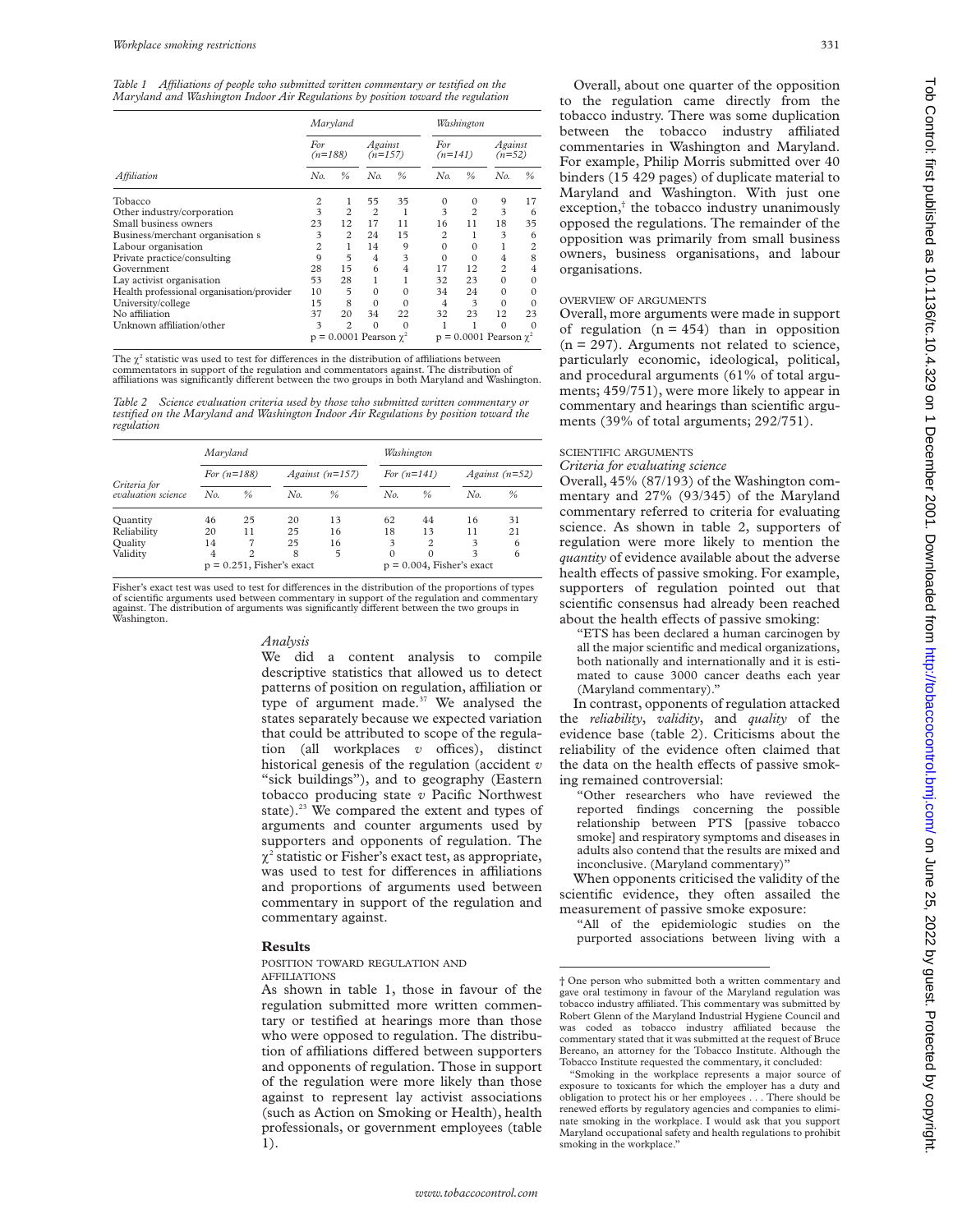

*Figure 1 Scientific arguments. MD, Maryland; WA, Washington.*

smoker and disease in non-smokers rely solely upon questionnaire responses about reported exposure, rather than upon actual ETS exposure data. Recent studies indicate that questionnaires are an extremely unreliable and inaccurate measure of exposure. (Washington commentary)"

Peer review was often mentioned as a criterion for assessing quality, as shown by this testimony from a scientist in favour of regulation:

"The entire body of data that I showed you is published in the peer reviewed scientific literature . . .It doesn't do anybody any good to publish this stuff in non-peer reviewed journals. If it's going to be useful, it has to go through the rigors of peer review, and, as all scientists discover, it is a very good process because often you do make errors when you do science, and it's nice to have one or two or three—and I've had as many as six on some of my more controversial papers—six reviewers, and it's a big help. (Maryland hearing)"



*Figure 2 Non-science arguments.*

At another hearing, the regulators questioned an engineer who was testifying on behalf of the Tobacco Institute:

- **"Regulator**: Just to make sure I'm clear, are the two papers you referred to on the absence of nicotine and research related to tobacco smoke, are they part of the record?
- **Engineer**: No, but I can certainly make them part of the record.
- **Regulator**: Have they been through peer review? **Engineer**: Oh, yes.
- **Regulator**: I would like any documentation on what peer review they went through.
- **Engineer**: Yes, they both appeared in peer reviewed journals. Well, actually, they were both peer reviewed conference proceedings. (Maryland hearing)"

As this testifier suggests, the rigour of peer review can vary between journals and conference proceedings.<sup>36</sup>

#### *Specific arguments about science*

Most of the commentaries and testimony that discussed the quality of the evidence also gave detailed critiques of the research methods. Figure 1 shows that opponents of regulation were more likely to use scientific arguments than supporters. This difference was significant in Washington ( $p = 0.0002$ ,  $\chi^2$ ), but not Maryland ( $p = 0.8197, \chi^2$ ).

A common strategy of opponents of regulation was to focus on a single aspect of a study, rather than the study as a whole. Opponents of regulation often criticised the methods of studies on the health effects of passive smoking based on their generalisability, inability to control for confounding factors, selection of studies included in literature reviews, and misclassification bias (fig 1). Although there are strong methodological rebuttals of each of the scientific arguments against the regulations,<sup>38</sup> commentaries in favour of the regulation rarely contained arguments about the science (fig 1). In Washington, for example,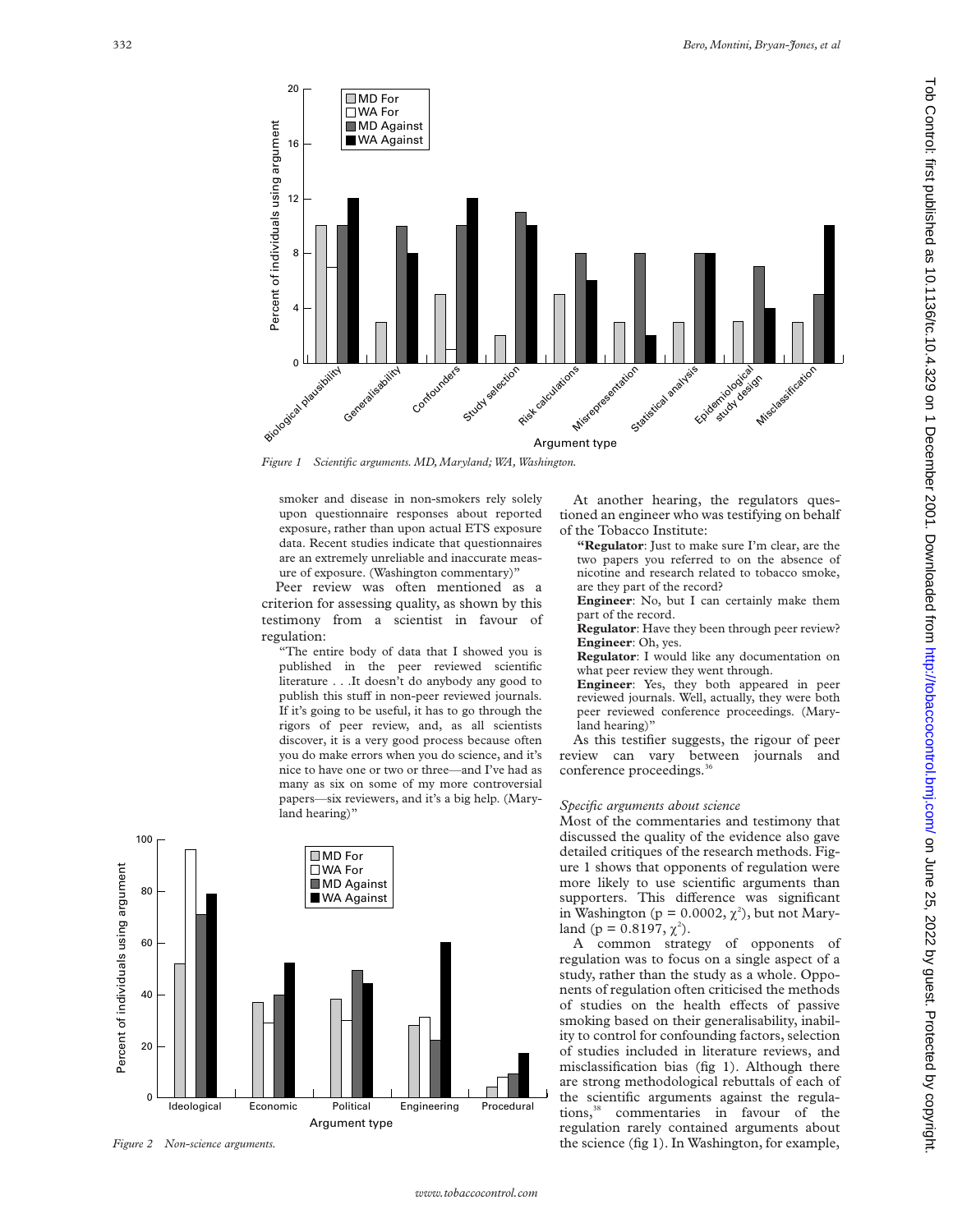those in favour of regulation used only the arguments about confounding and biological plausibility.

## *Non-science arguments*

As shown in fig 2, political, engineering, and procedural arguments were used more frequently by regulation opponents than supporters. Ideological and economic arguments were used to a similar extent by both supporters and opponents.

Ideological arguments centred around protecting non-smokers, maintaining the rights of smokers, government intrusion, and the appropriateness of smoking restrictions as policy solutions. Many opponents of regulation expressed their concern that smokers' rights were being violated, and that workers should have a choice to smoke on the job. A delegate to the Maryland assembly, who testified at the bequest of the Tobacco Institute, reflected this view:

"I'm not here saying everybody should be smokers. But I am saying that there is such a thing as a freedom of choice and that those who do smoke have some rights, and I don't think all their rights should be taken away from them . . .I've been in the House of Delegates for 16 years, and I think I'm almost at the point where I believe that if you pass a law you ought to take one off. We've regulated people, the next thing we're going to tell them how many times they're going to have to chew their steak so they won't swallow wrong. (Maryland hearing)"

Supporters of regulation noted that non-smokers had rights as well, as did this federal government employee who testified after the delegate:

"This is not to deny "smokers' rights", it is to give non-smokers equal opportunities for a clean area. Why should a smoker have the choice to foul "clean air" while the non-smoker nearby may have no choice but to breathe smoke contaminated air. (Washington commentary)"

Opponents consistently reiterated their belief that protecting workers from exposure to tobacco smoke was unwarranted government intrusion. This president of a chain of tobacconists expressed his concern regarding the slippery slope of government protection:

"Where does the intrusion into personal rights by the government stop? Our economy has been built on the ingenuity and creativity of individuals to develop business. With excessive controls we stagnate and "Big Brother" takes over. Let business operate as business does best. If employees, or customers, want to work in the environment that management has created, they will do so. If they don't they will go elsewhere, but let management determine how business is to be run. (Maryland hearing)"

Later in that same hearing, a representative of the American Heart Association responded:

"[I]f we were to leave it up to those people who cry "government regulations," there would not be sneeze guards over salad bars and restaurant employees would not be required to wash their

hands before handing food. (Maryland hearing)" Economic arguments, like ideological arguments, were frequently used by both supporters and opponents of regulation (fig 2). Supporters of regulation argued that the regulation would decrease smoking related diseases

and, therefore, the cost to the state of caring for people with these diseases:

"If the state does not move to provide a smoke-free environment in the workplace, more and more workers are going to seek compensation for smoke related illnesses. (Maryland hearing)"

Opponents of the regulation argued that enforcing the regulation would cost the state money:

"However, what will be the cost to hire more L & I workers to make checks of air quality, to seek and find those not in compliance and to issue citations, etc? What will it cost Washington tax payer to have all state buildings brought into some type of compliance? (Washington commentary)"

One opponent contended that the regulation would hurt his business and, ultimately, the entire state:

"I can't market my business and make it grow as much as I should be able to, thereby costing this state jobs that I would love to create. (Washington commentary)"

In contrast, regulation supporters argued that the regulation was actually good for business:

"It [voluntary restaurant smoking ban] has helped manage the restaurant, it's assisted us in seating our guests and inevitably there's a smile on guests' face when they ask for a non-smoking section and we tell them that our entire restaurant is non-smoking. It's received with almost entire pleasure. (Maryland hearing)"

Procedural and political arguments were used more often by opponents of regulation than supporters (fig 2). A consistent theme among these arguments was challenging the legitimacy and the authority of the administrative board to regulate exposure to tobacco smoke in the workplace. Other opponents asserted that restricting smoking in the workplace should be legislated not regulated. Still others asked the board to wait for the federal Occupational Safety and Health Administration (OSHA) to promulgate its indoor air regulation before acting.

In Washington, procedural arguments included discussions of the scope of the regulation. The Washington regulation was originally proposed as a comprehensive indoor air regulation. Thus, there was much discussion regarding the broadness of the regulation to cover all indoor air toxins. Supporters of smoking restrictions argued that the regulation should be narrowed to cover only passive smoking because they feared that regulating indoor air quality was complicated and that the process would take too long.<sup>39</sup>

Arguments about building engineering and ventilation were used more frequently by opponents of regulation (fig 2). They offered ventilation as a solution, contending that health protections could be achieved with adequate ventilation or banning smoking. Supporters of the regulation countered that separate ventilation systems for smoking rooms would be technologically difficult and prohibitively expensive. One physicist testified at the Maryland hearing:

"Let's look at the probability of lung cancer death in a workplace as a function of ventilation rate. Now, the tobacco industry—in the form of Mr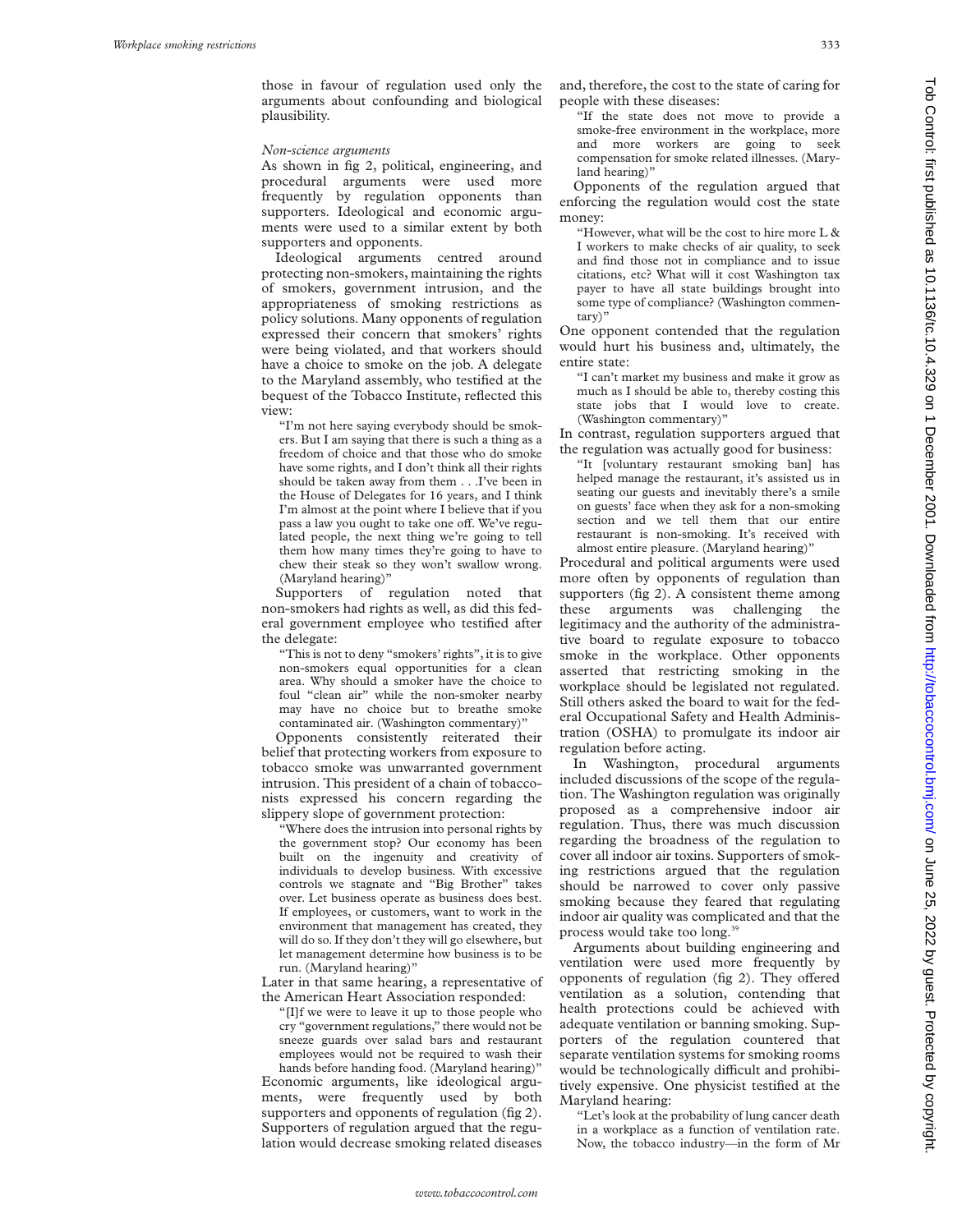Turner—has suggested that ventilation is a very good control measure for environmental tobacco smoke. Here's ASHRAE's 62-1989, which is the ventilation standard currently promulgated by the American Society of Heating, Refrigerating and Air Conditioning Engineers: 20 cubic feet per minute per occupant. That corresponds to a risk which is of the order of 10−3. If we wanted to get it down to a 10−6 level, which is the bottom line here, you can see we would have to have . . . 10 000 cubic feet per minute per occupant, or better, to get it down that way. (Maryland hearing)"

This witness is testifying that, in effect, a tornado would need to be created in the room in order to reduce passive smoke to a level that is not harmful.

# **Discussion**

Support for the workplace smoking regulations came primarily from lay activist organisations, health care providers or professional organisations, and government workers, and appeared to be uncoordinated within or between states. Opposition to the regulations came primarily from tobacco industry affiliated individuals, small businesses, and business organisations. Similarities in the material submitted by opponents of the regulation in Maryland and Washington suggest that the opposition was organised at a national level. Internal industry documents suggest that the opposition from small business owners and merchant organisations could have resulted from industry  $efforts.<sup>40</sup>$ 

Although the regulatory process requires that scientific evidence be considered when developing a regulation, $14$  economic, political, and ideological arguments were more likely to appear in commentary and hearings than scientific arguments. This finding confirms trends observed in the analysis of legislative tobacco control policy.18 Economic and ideological arguments were used to a similar extent by regulation supporters and opponents.

Although scientific arguments were used less frequently than other types, arguments about the science were used more often by those opposed to the regulations than by those in favour. In both states, those opposed to the regulations attempted to reduce regulators' confidence in the research evidence upon which the regulations were based. The criteria used to evaluate the evidence base for the regulation differed between those opposing or favouring the regulation. Supporters emphasised the quantity of the scientific evidence, while opponents criticised its reliability, quality, and validity. Numerous scientific studies regarding the health effects of passive smoking and the economic impact of smoking restrictions exist. However, those in favour of the regulation often failed to mention these studies in order to counter the criticisms of the science. Those favouring regulation may have believed that the scientific evidence supporting the workplace health restriction was well accepted and that there was no need to restate the evidence.

Tobacco industry emphasis on the science is most likely due to two factors: one historical, the other strategic. The tobacco industry, like other corporations that are subject to regulation, has used a number of tactics to prevent regulation of their product. $41-43$  For years, the industry has funded and published research that supports alternative explanations for the adverse health effects associated with passive smoking, as well as criticised research that finds an association of passive smoking and adverse health effects.<sup>36 44–47</sup> We have shown previously that original research articles from symposia proceedings, such as those cited in the public commentary by the tobacco industry, use different standards for peer review and are of poorer methodological quality than articles from peer reviewed journals.48–50 Our findings suggest that the industry has used some of their funded critiques to undermine the science that underlies regulation of passive smoke and infuse the development of tobacco control regulations with controversy.<sup>51</sup> When these two regulatory efforts were launched almost simultaneously in the two states, the tobacco industry was able to produce volumes of written commentary critiquing the science that underlies workplace smoking restrictions and send their paid scientific advisors to hearings.

The second factor possibly underlying the tobacco industry's constant critique of the science is strategic. The few times that public health advocates invoked the science, they explained that the cumulative body of research fortified the imperative of smoking bans. Tobacco industry spokespersons did not like the conclusions of this body of literature, so they attacked the methods by which they were reached, fragmenting the science into acontextualised slices of single studies which they criticised. Strategically this serves multiple purposes. Firstly, it is an attempt to construct scientific uncertainty. Policy makers depend upon public and politicians' support of their work, and if a policy seems controversial or unfounded, or if the preparatory review work of regulators appears to be lacking, there may be pressure to postpone action. The fact that the tobacco industry is presenting lengthy and complex highly technical and narrowly specified critiques of mere slices of the whole body of science evidence may be lost on audiences of public proceedings. Secondly, as noted by Murphy,<sup>52</sup> this narrow focus on research methodology is an attempt to redefine the parameters of the issue, and allows the tobacco industry to withdraw from considerations of other issues, such as its social responsibility. Opponents of other health regulations have also relied on scientific claims to argue for the responsible use of science and to redefine public health issues.<sup>53</sup>

Public input into the regulatory process offers opportunities for public health activists to correct all factually misleading claims of the tobacco industry, and continue to frame the issues inherent in tobacco control policy.<sup>21 39 54</sup> Public health advocates should also organise credible, legitimate scientists to testify at public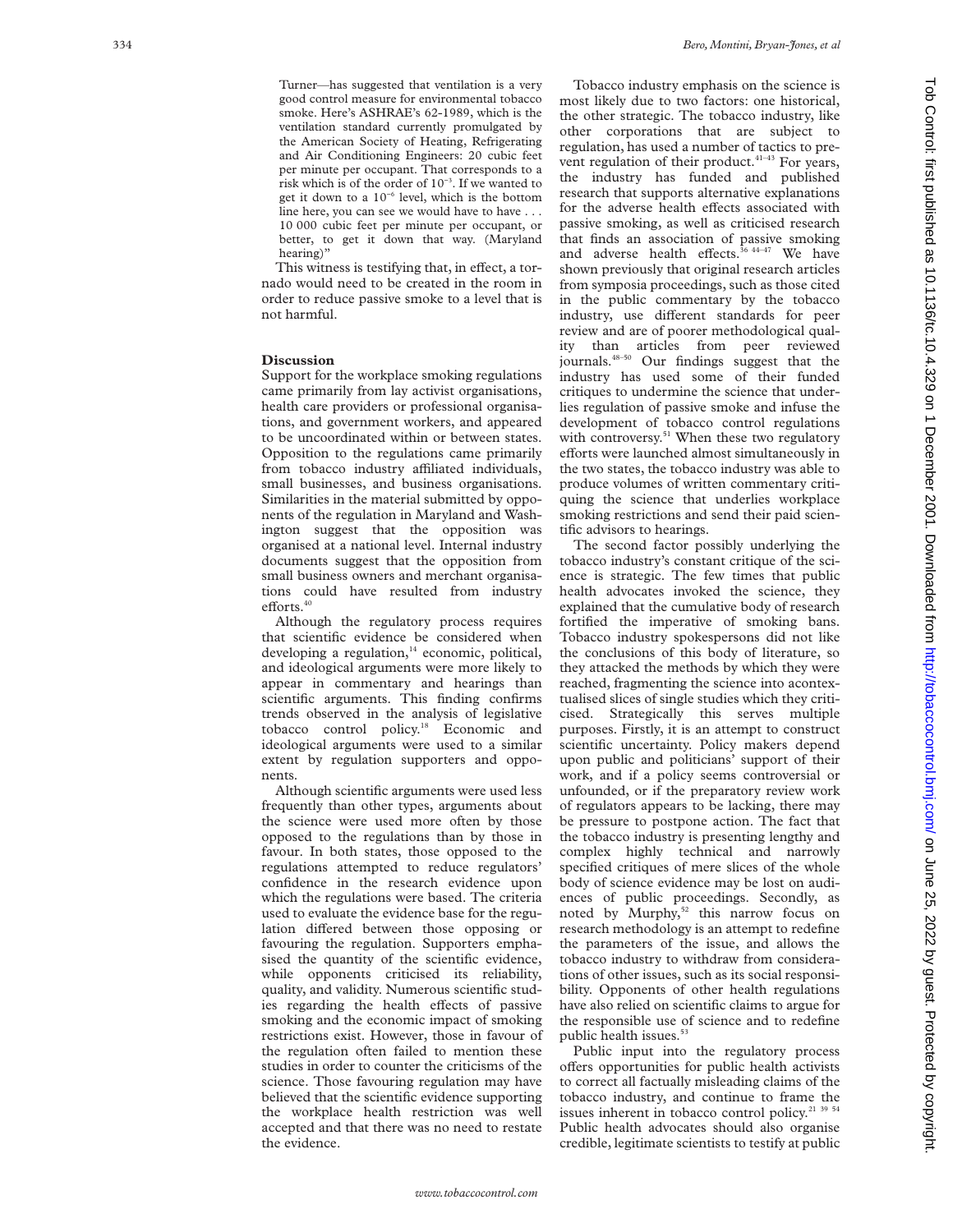hearings in order to explain the strength of the scientific evidence and defuse criticisms of omission, errors, biases, and poor procedures inherent in the evidence base.<sup>55</sup> This implies a great deal of coordination on the part of tobacco control activists, and is possible through the use of the internet. Coordination of public health activists' efforts is also pivotal in anticipating the political, economic, and ideological arguments and planning counterarguments. As presented above, many tobacco control activists formulated cogent political, economic, and ideological arguments that could be deployed across policy making sites. For example, at these public hearings the tobacco industry representatives contended that smoking bans infringe upon smokers' freedom of choice, and violate the rights of smokers. Public health advocates countered by distinguishing between voluntary and involuntary exposure, explaining that workplace exposure is involuntary exposure. Those who earn their living in an indoor workplace do not have a choice as to whether or not to be exposed to passive smoking while they are at work. They further countered the "smoker's rights" issue by contending that non-smokers have rights as well.<sup>56</sup> They also pointed out that smoking denies people with asthma, chronic bronchitis, and emphysema access to public places. In some nations the rights of people with disabilities to equal access to all places, and reasonable accommodation within all public spaces, is guaranteed by law.57 These points and counter points could be finely honed and shared by various public health groups all over the world. $21$ 

Our findings suggest strategies for supporting health related regulations. Firstly, supporters of regulations could keep the issue framed as a scientific one by submitting commentary that emphasises the sound research base for the regulation. Secondly, supporters of regulation could counter the criticisms of the research on which the evidence is based. Lastly, organisation of these efforts to support regulation at a national level, rather than a local level, could avoid duplication of effort and make more efficient use of limited public health resources.

We thank Marieka Schotland, Theo Tsoukalis, Ruth Malone, and Elizabeth Boyd for useful comments on the manuscript, and Peter Bachetti for statistical advice. This work was supported by grants from the American Cancer Society (RPG9714301PBP) and the University of California Tobacco-Related Disease Research Program (6RT0025).

- 1 Steenland K. Passive smoking and risk of heart disease. *JAMA* 1992;**267**:94–9.
- 2 Glantz SA, Parmley WW. Passive smoking and heart disease: epidemiology, physiology and biochemistry. *Circulation* 1991;**83**:1–12.
- 3 United States Environmental Protection Agency. *Respiratory health effects of passive smoking: lung cancer and other*<br>*disorders*. Washington, DC: Indoor Air Division, Office of Atmospheric and Indoor Air Programs, Office of Air and<br>Radiation, United States Environmental Protection United States Environmental Protection Agency, 1992.
- 4 US Department of Health and Human Services. *The health consequences of involuntary smoking. A report of the Surgeon General, 1986.* Rockville, Maryland: Public Health Service, Centers for Disease Control, 1986. (DHHS Publication No (CDC) 87-8398.)
- 5 National Research Council. *Environmental tobacco smoke: measuring exposures and assessing health eVects*. Washington DC: National Academy Press, 1986.

#### **What this paper adds**

Smoking restrictions can be promulgated through legislation or regulation. Earlier studies have focused on the role of political factors including ideology and interest groups in influencing legislation. In this study, we focus on the development of smoking restriction regulations and analyse the role of public input and the public's use of evidence in regulation development. Arguments about science and how science should be evaluated play a role in regulation development. Economic and ideological arguments also appear frequently in discussions of regulation. Advocates can support health related regulations by submitting commentary emphasising the sound research base for regulation and countering criticisms of research.

- 6 Chapman S, Borland R, Brownson R, *et al*. The impact of workplace smoking bans on declining cigarette consump-tion in Australia and the USA. *Am J Public Health* 1999;**89**:1018–23.
- 7 Patten CA, Gilpin E, Cavin SW, *et al*. Workplace smoking policy and changes in smking behaviour in California: a suggested association. *Tobacco Control* 1995;**4**:36–41.
- 8 Pierce J, Gilpin E, Emery S,*et al*. Has the California tobacco control program reduced smoking.  $JAMA$  1998;280:893-
- 9 Wakefield MA, Chaloupka FJ, Kaufman NJ, et al. Effect of restrictions on smoking at home, at school, and in public places on teenage smoking: cross sectional study [see com-ments]. *BMJ* 2000;**321**:333–7.
- 10 Farkas AJ, Gilpin EA, White MM,*et al*. Association between household and workplace smoking restrictions and adoles-
- cent smoking. *JAMA* 2000;**284**:717–22. 11 Welch C, ed. *State legislated actions on tobacco issues*.
- Washington DC: American Lung Association, 1998. 12 Peterson MA. The limits of social learning: translating analysis into action. *J Health Politics, Policy and Law* 1997; **22**:1077–114.
- 13 Faigman DL. *Legal alchemy:the use and misuse of science in the law*. New York: WH Freeman and Company, 1999.
- 14 Stone A. Regulation. In: Shafritz JM, ed. *International encyclopedia of public policy and administration*. Boulder: Westview Press, 1998:1943–8.
- 15 Buffler PA, Kyle AD. Regulatory reform proposals and public health [editorial]. *Environ Health Perspect* 1996; **<sup>104</sup>**:356–61.
- 16 Monardi F, Glantz SA. Are tobacco industry campaign contributions influencing state legislative behavior? *Am J Public Health* 1998;**88**:918–23.
- 17 Jacobson PD, Wasserman J, Raube K. The politics of anti-smoking legislation: lessons from six states. *J Health Politics Policy Law* 1993;**18**:787–819.
- 18 Jacobson PD, Wasserman J, Anderson JR. Historical overview of tobacco legislation and regulation. *Journal of Social Issues* 1997;**53**:75–95.
- 19 Glantz S, Begay M. Tobacco industry campaign contributions are affecting tobacco control policy making in<br>California. *JAMA* 1994;272:1176–82.
- 20 Cohen J, Goldstein A, Flynn B, *et al*. State legislators' perceptions of lobbyists and lobbying on tobacco control issues. *Tobacco Control* 1997;**6**:332–6.
- 21 Cohen J, Milio M, Rozier R, *et al*. Political ideology and tobacco control. *Tobacco Control* 2000;**9**:263–7.
- 22 Goldstein A, Cohen J, Flynn B. State legislators' attitudes and voting intentions about tobacco control legislation. *Am J Public Health* 1997;**87**:1197–200.
- 23 Nathanson CA. Social movements as catalysts for policy change: the case of smoking and guns. *J Health Politics Policy and Law* 1999;**24**:421–88.
- 24 Jasanoff S. EPA's regulation of daminozide: unscrambling<br>the messages of risk. *Science, Technology, & Human Values*<br>1987;**12**(3 & 4):116–24.
- $25$  Hanson JD, Logue KD. The costs of cigarettes: the economic case for ex post incentive-based regulation. *Yale*
- *Law Journal* 1998;**107**:1163–262. 26 Jacobson PD, Warner KE. Litigation and public health policy making: the case of tobacco control. *J Health Politics Policy and Law* 1999;**24**:769–804.
- 27 Wilson JQ. *Bureaucracy: what government agencies do and why they do it*. Baltimore, Maryland: Johns Hopkins University Press, 1989.
- 28 Gray JAM. *Evidence-base healthcare: how to make health policy and management decisions*. New York: Churchill Livingstone, 1997.
- 29 Maryland Occupational Safety and Health Administration, Department of Licensing and Regulation. Decision of